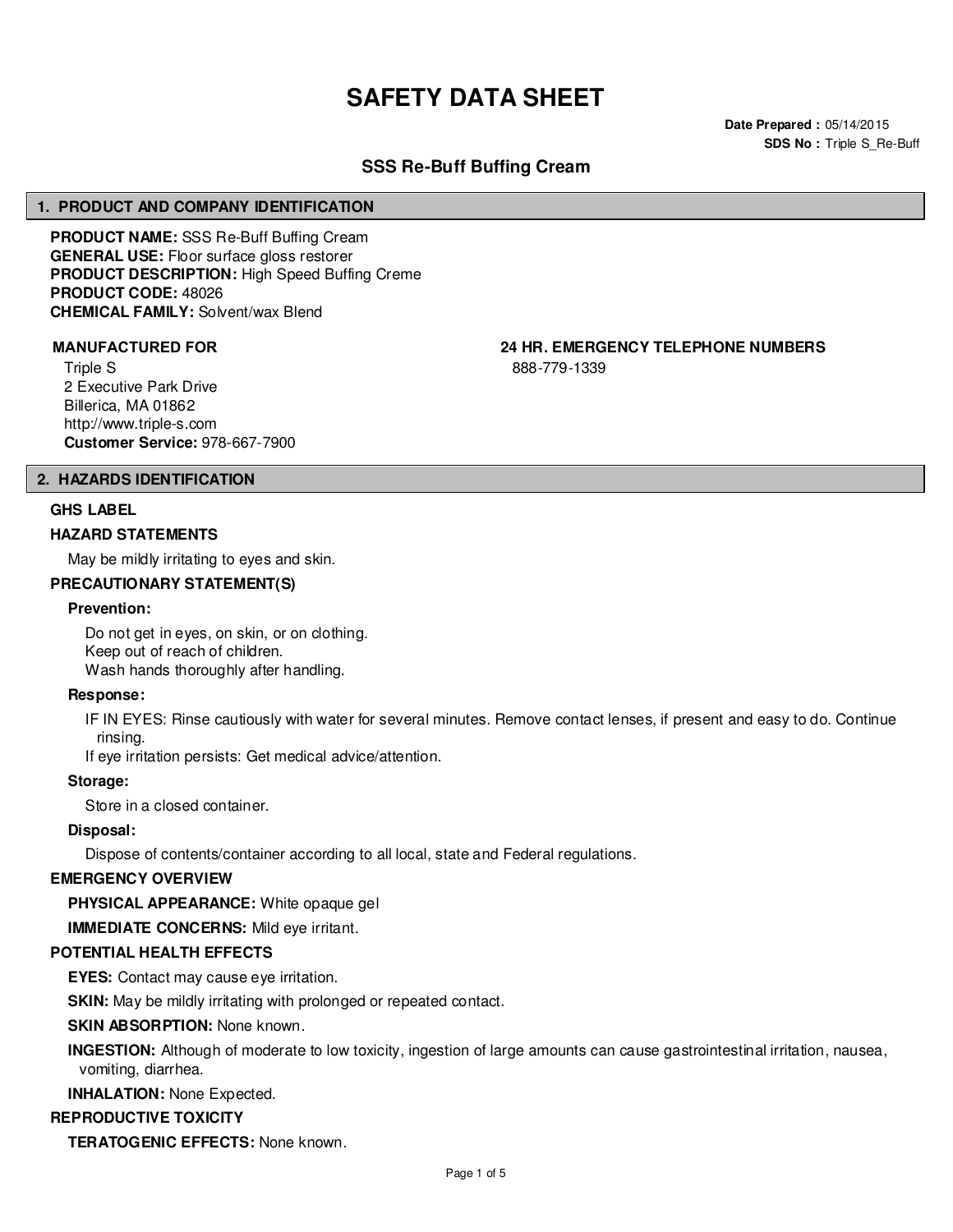**CARCINOGENICITY:** None known. **MUTAGENICITY:** None known. **ROUTES OF ENTRY:** Ingestion, eye **SENSITIZATION:** None **WARNING CAUTION LABELS:** None **PHYSICAL HAZARDS:** None Expected.

# **3. COMPOSITION / INFORMATION ON INGREDIENTS**

| Chemical Name                         | $Wt.\%$   | <b>CAS</b>    |
|---------------------------------------|-----------|---------------|
| Nonylphenol Ethoxylate                | $0 - 5$   | 9016-45-9     |
| d-Limonene                            | $0 - 2$   | 5989-27-5     |
| Propylene Glycol                      | $0 - 5$   | $57 - 55 - 6$ |
| 2-Propenoic acid, polymer with ethene | $0 - 5$   | 9010-77-9     |
| Water                                 | $70 - 80$ | 7732-18-5     |

#### **4. FIRST AID MEASURES**

**EYES:** Immediately flush eyes with plenty of water. Get medical attention, if irritation persists.

**SKIN:** Wash with soap and water. Get medical attention if irritation develops or persists.

**INGESTION:** Get immediate medical attention. Do not induce vomiting unless instructed to do so by poison center or physician.

**INHALATION:** No known significant effects or critical hazards.

# **SIGNS AND SYMPTOMS OF OVEREXPOSURE**

**EYES:** Slight discomfort with redness, watering eyes.

**SKIN:** No known significant effects or critical hazards.

**INGESTION:** Irritation of mouth, throat, along with stomach upset, vomiting.

**INHALATION:** No known significant effects or critical hazards.

**ACUTE TOXICITY:** None known.

**CHRONIC EFFECTS:** No known significant effects or critical hazards.

# **5. FIRE FIGHTING MEASURES**

**FLAMMABLE CLASS:** NA = Not Applicable **GENERAL HAZARD:** NA = Not Applicable **EXTINGUISHING MEDIA:** NA = Not Applicable **FIRE FIGHTING PROCEDURES:** NA = Not Applicable

#### **6. ACCIDENTAL RELEASE MEASURES**

**SMALL SPILL:** Avoid walking in product. Wipe up or otherwise flush small spills to sanitary sewer.

**LARGE SPILL:** Avoid walking in material. Prevent product from entering into stream, soil, storm sewer or other bodies of water.

#### **ENVIRONMENTAL PRECAUTIONS**

**WATER SPILL:** Avoid discharges into open waterways.

**LAND SPILL:** Avoid discharge to soil.

**AIR SPILL:** NA = Not Applicable

# **7. HANDLING AND STORAGE**

**GENERAL PROCEDURES:** Close container after use.

**HANDLING:** Avoid contact with skin and eyes. Wash hands before eating, drinking, smoking or using toilet facilities.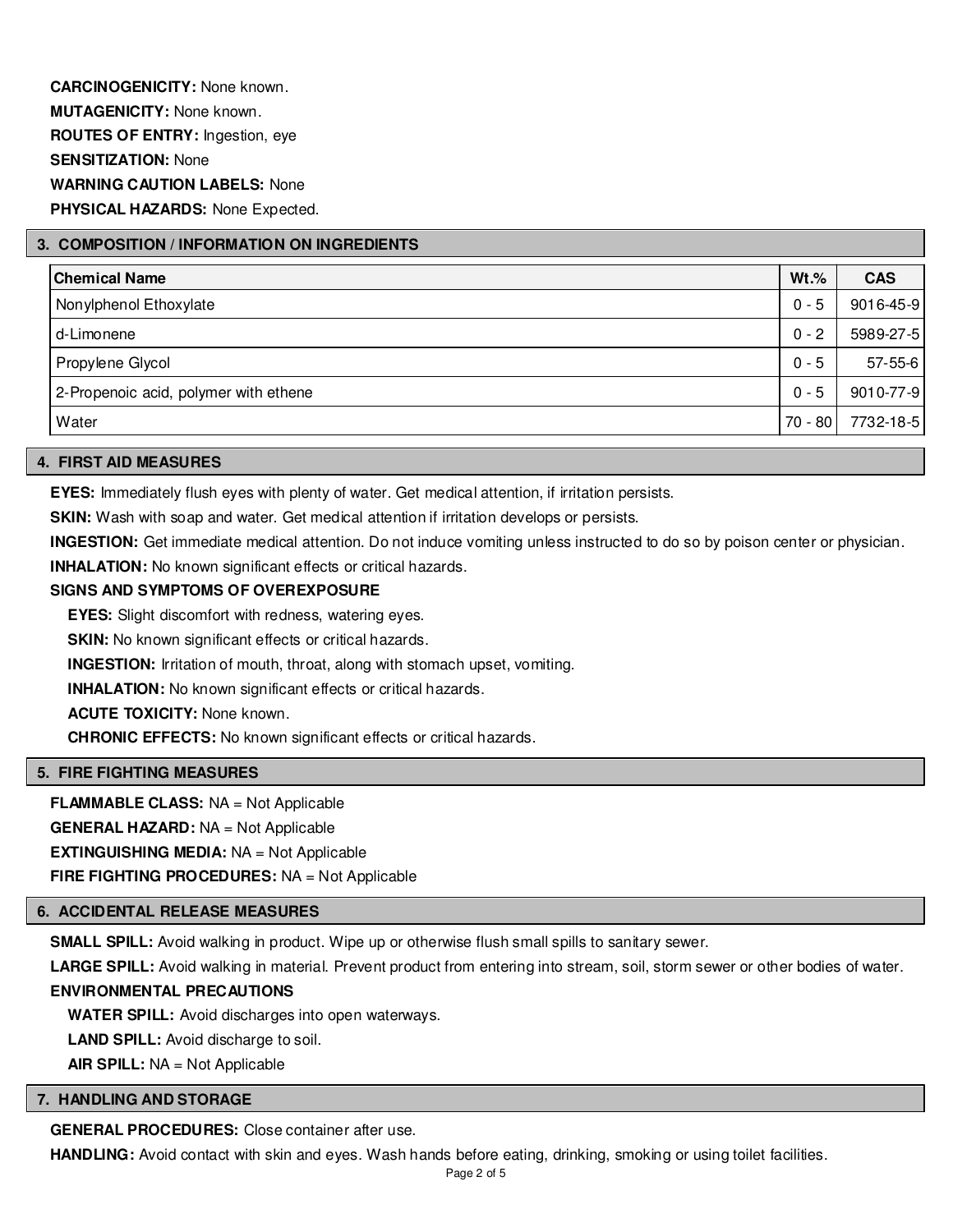**STORAGE:** Keep container closed to prevent drying out.

**STORAGE TEMPERATURE:** Store at ambient temperatures.

# **8. EXPOSURE CONTROLS / PERSONAL PROTECTION**

## **EXPOSURE GUIDELINES**

| OSHA HAZARDOUS COMPONENTS (29 CFR1910.1200) |            |                        |                   |                  |                   |                     |                   |
|---------------------------------------------|------------|------------------------|-------------------|------------------|-------------------|---------------------|-------------------|
|                                             |            | <b>EXPOSURE LIMITS</b> |                   |                  |                   |                     |                   |
|                                             |            | <b>OSHA PEL</b>        |                   | <b>ACGIH TLV</b> |                   | <b>Supplier OEL</b> |                   |
| <b>Chemical Name</b>                        |            | ppm                    | mg/m <sup>3</sup> | ppm              | mg/m <sup>3</sup> | ppm                 | mg/m <sup>3</sup> |
| d-Limonene                                  | <b>TWA</b> | $[1]$                  | $[1]$             | $[1]$            | [1]               | 30                  |                   |
| <b>Footnotes:</b><br>1. Not Established     |            |                        |                   |                  |                   |                     |                   |

# **ENGINEERING CONTROLS:** None

# **PERSONAL PROTECTIVE EQUIPMENT**

**EYES AND FACE:** Safety glasses with side shields. **SKIN:** Rubber or other chemical resistant gloves. **RESPIRATORY:** NA = Not Applicable

**PROTECTIVE CLOTHING:** NA = Not Applicable

# **9. PHYSICAL AND CHEMICAL PROPERTIES**

**PHYSICAL STATE:** High viscosity gel

**ODOR:** Citrus **ODOR THRESHOLD:** Not Established **COLOR:** White emulsion **pH:** 7.5 to 8.0 **PERCENT VOLATILE:** >75 **FLASH POINT AND METHOD:** None **FLAMMABLE LIMITS:** N/A **AUTOIGNITION TEMPERATURE:** NA = Not Applicable **VAPOR PRESSURE:** Not Available **VAPOR DENSITY:** > 1 Air = 1 **BOILING POINT: 212° F; 100° C FREEZING POINT: 32° F; 0° C MELTING POINT:** Not Available **THERMAL DECOMPOSITION:** Not Available **SOLUBILITY IN WATER:** dispersable **EVAPORATION RATE:** (Water =1) 1.0 **DENSITY:** 8.35 at (68°F) **SPECIFIC GRAVITY:** 1.001 grams/ml. **VISCOSITY:** Thick ringing gel **(VOC):** 1.180 % by weight

#### **10. STABILITY AND REACTIVITY**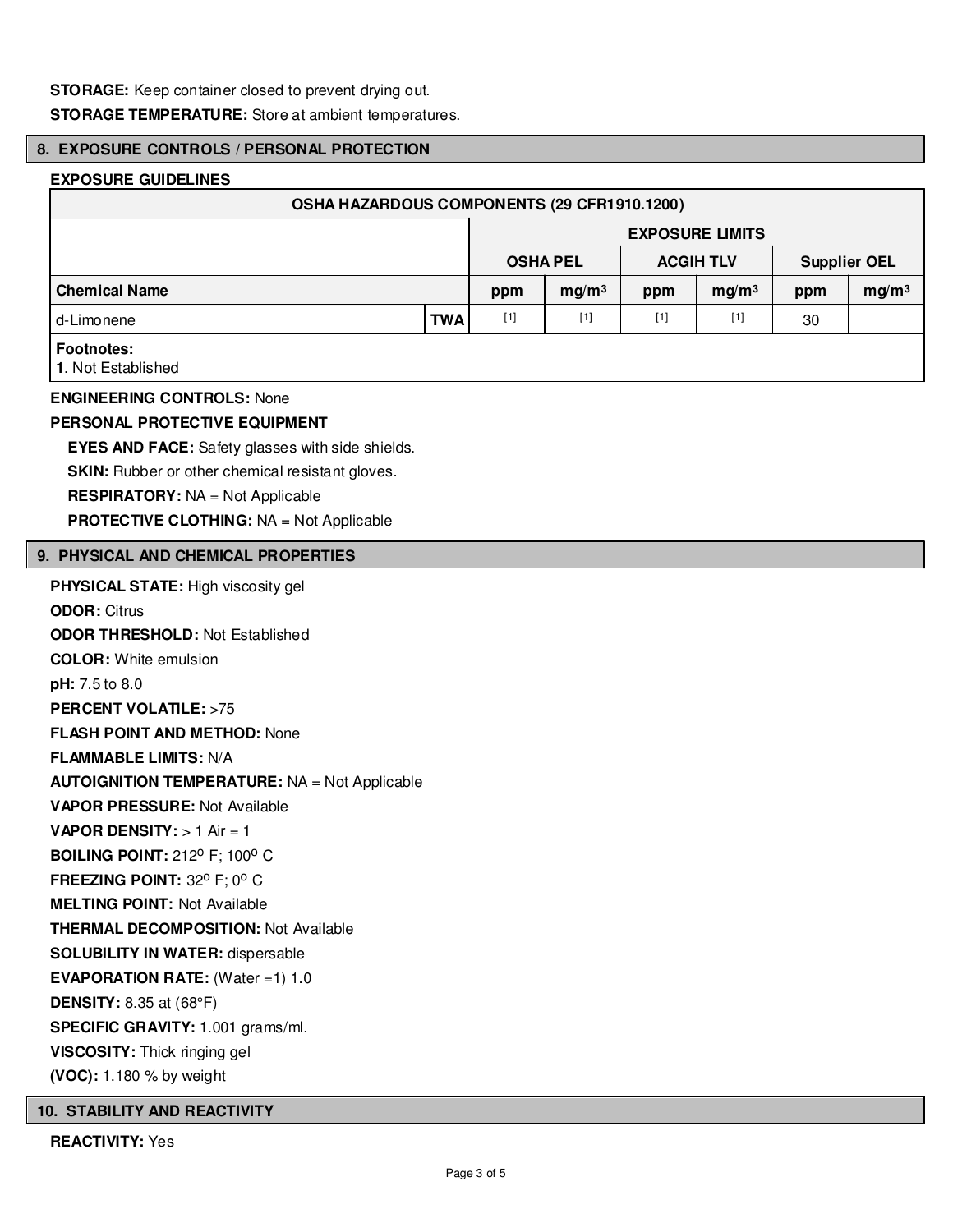**HAZARDOUS POLYMERIZATION:** Will not occur. **STABILITY:** No known significant effects or critical hazards. **CONDITIONS TO AVOID:** Strong oxidizing materials. **HAZARDOUS DECOMPOSITION PRODUCTS:** None Expected. **INCOMPATIBLE MATERIALS:** Strong acids, oxidizers.

# **11. TOXICOLOGICAL INFORMATION**

# **ACUTE**

| <b>Chemical Name</b>   | ORAL LD <sub>50</sub><br>(rat) | <b>DERMAL LD<sub>50</sub></b><br>(rabbit) |
|------------------------|--------------------------------|-------------------------------------------|
| Nonylphenol Ethoxylate | 16000 mg/kg<br>(rat)           | 4490 mg/kg<br>(rabbit)                    |
| d-Limonene             | 4400 mg/kg<br>(rat)            | 5000 mg/kg<br>(rabbit)                    |

**EYES:** Not Established

**DERMAL LD**<sub>50</sub>: No known significant effects or critical hazards.

**SKIN ABSORPTION:** No known significant effects or critical hazards.

**INHALATION LC<sub>50</sub>:** No known significant effects or critical hazards.

**EYE EFFECTS:** Mild to moderate eye irritant.

**SKIN EFFECTS:** May irritate skin with prolonged or repeated contact.

**CHRONIC:** No known significant effects or critical hazards.

# **CARCINOGENICITY**

| <b>Chemical Name</b> | <b>NTP</b><br><b>Status</b> | <b>IARC Status</b>                                                          | <b>OSHA</b><br><b>Status</b> |
|----------------------|-----------------------------|-----------------------------------------------------------------------------|------------------------------|
| d-Limonene           | No listed<br>substance      | Group 3 - Not<br>classifiable as<br>to its<br>carcino genicity<br>to Humans | No listed<br>substance       |

**IARC:** No listed substance

**CORROSIVITY:** No known significant effects or critical hazards.

**SENSITIZATION:** No known significant effects or critical hazards.

**MUTAGENICITY:** No known significant effects or critical hazards.

#### **12. ECOLOGICAL INFORMATION**

**ENVIRONMENTAL DATA:** No known significant effects or critical hazards.

**ECOTOXICOLOGICAL INFORMATION:** Not Established

**AQUATIC TOXICITY (ACUTE):** Not Established

#### **13. DISPOSAL CONSIDERATIONS**

**DISPOSAL METHOD:** Although not a hazardous waste, the discarding or disposal of this material should be done at a properly permitted facility in accordance with the regulations 40CFR 262, 263, 264, and 268. Additionally, the discarding or disposal of this material may be further regulated by state, regional, or local regulations.

**FOR LARGE SPILLS:** Consult with local and state authorities for large volume disposal.

**PRODUCT DISPOSAL:** See above.

**EMPTY CONTAINER:** Rinse container with clear water. Offer container for recycling, or dispose of in trash.

**RCRA/EPA WASTE INFORMATION:** NA = Not Applicable